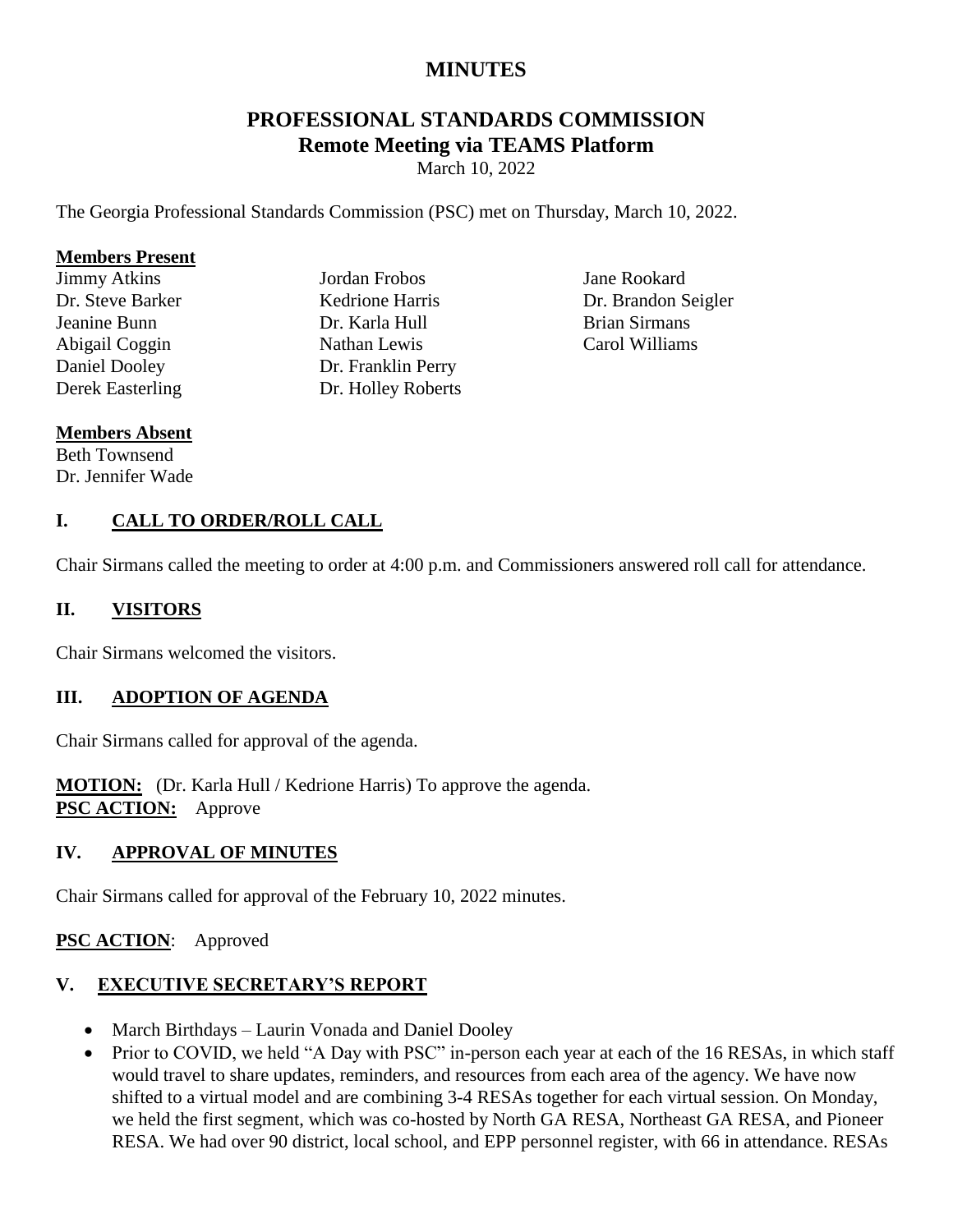> and their areas are very glad we are offering these updates sessions again. The next Day with the PSC is scheduled for March 21<sup>st</sup>, and will be co-hosted by Chattahoochee-Flint RESA, Coastal Plains RESA, and Southwest GA RESA.

 Educator Ethics has revised our General Complaint form. School systems and the general public used this form to file a complaint. We now have a separate form for school systems. On the General Complaint form, we removed the Standards Violated section as this section, at times, limited our ability to pursue violations at a hearing. The new form gives the Commission the discretion it needs to determine which standards have been violated.

Educator Ethics added an LUA Complaint form for school systems, RESAs, etc. This form allows an employer to provide more detailed information about the complaint, such as disciplinary measures and separation reasons. This will help the Commission determine whether or not to investigate or if the complaint should be remanded back to the school system for further follow-up. Over time, we hope that having a fuller picture from the beginning will reduce the number of cases.

 Legislative Update – a) Governor Kemp is looking after the State of Georgia and its' employees. He signed a mid-year budget that includes raises for State, university and k-12 school employees on Wednesday, March 9th. The General Assembly approved the election-year spending plan last week. b) PSC staff has been to the capitol quite a bit regarding House Bill 1357 which addresses the standards and procedures for certification programs. This bill has not moved forward.

# **VI. CHAIR REPORT**

Chair Sirmans thanked the Matt Arthur and the GaPSC staff for their hard work and advocating for Georgia students and educators.

#### **VII. RULES ADOPTION AND INITIATION**

Anne Marie Fenton presented the rules for adoption and rules for initiation.

#### Rules Adoption

505-3-.29 SCIENCE EDUCATION PROGRAM-It is proposed that GaPSC 505-3-.2-9 SCIENCE EDUCATION PROGRAM, dated May 15, 2014, be REPEALED and that a new rule with the same number and the same title be ADOPTED. The new rule reflects current standards published by National Science Teaching Association/Association for Science Teacher Education standards (2020) and A Framework for K-12 Science Education – Practices, Crosscutting Concepts, and Core Ideas (2012).

This was initiated at the January 13<sup>th</sup> Commission meeting. This rule, will become effective April 15, 2022, if adopted.

**MOTION:** (Abigail Coggin / Jane Rookard) To (1) repeal the current rule in Chapter 505-3- Educator Preparation Rules, effective April 15, 2022, as follows: 505-3-.29, and (2) adopt the current rule in Chapter 505- 3- Educator Preparation Rules, effective April 15, 2022, as follows: 505-3-.29. **PSC ACTION:** Approved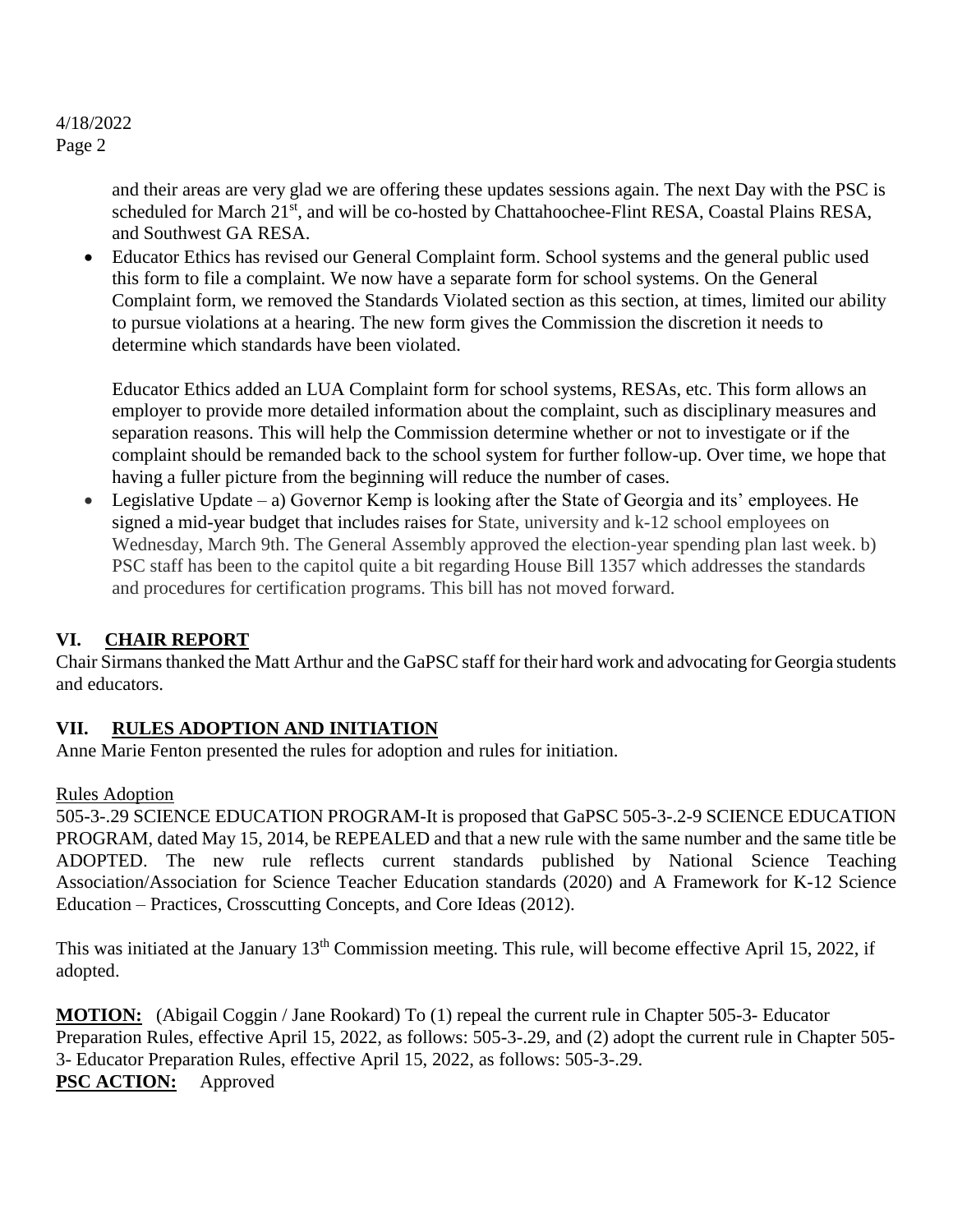#### RULES INITIATION

505-2-.03 PRE-SERVICE TEACHING CERTIFICATE- It is proposed that GaPSC Rule 505-2-.03 PRE-SERVICE TEACHING CERTIFICATE, dated July 1, 2020, be AMENDED to update the application procedures for a Pre-Service certificate and adjust the title of a linked rule.

505-2-.08 PROVISIONAL CERTIFICATE-It is proposed that GaPSC Rule 505-2-.08 PROVISIONAL CERTIFICATE, dated January 1, 2021, be AMENDED to adjust the numbering of sections and update the title of a linked rule.

505-2-.26 CERTIFICATION AND LICENSURE ASSESSMENTS-It is proposed that GaPSC Rule 505-2-.26 CERTIFICATION AND LICENSURE ASSESSMENTS, dated July 1, 2020, be AMENDED to adjust the numbering of a section.

505-2-.27 CERTIFICATION APPLICATION, MyPSC AND TEST ELIGIBILITY PROCEDURES-It is proposed that GaPSC Rule 505-2-.27 CERTIFICATION APPLICATION, MyPSC AND TEST ELIGIBILITY PROCEDURES, dated July 1, 2021, be AMENDED to clarify the criteria for acceptable electronic transcripts.

505-2-.193 COMPUTER SCIENCE MICRO-ENDORSEMENT-It is proposed that GaPSC Rule 505-2-.193 COMPUTER SCIENCE MICRO-ENDORSEMENT be INITIATED to create a micro-endorsement type that will allow qualified individuals to teach specific computer science courses in grades P-12.

If initiated, these proposed rules will be posted for a 30 day public comment and come back before you in May for your adoption consideration.

**MOTION:** (Derek Easterling / Jordan Frobos) To: (1) amend the current rules in Chapter 505-2- Certification, effective July 1, 2022, as follows: 505-2-.03, 505-2-.08, 505-2-.26, and 505-2-.27; and (2) initiate the current rule in Chapter 505-2- Certification, effective July 1, 2022, as follows: 505-2-.193. **PSC ACTION:** Approved

#### **VIII. COMMITTEE REPORTS**

#### **A. Ethics and Professional Conduct --Recommendations and Actions on Cases**

Vice Chair, Dr. Steve Barker of the Educator Ethics Review Committee (EERC), gave a preliminary review of the Cases.

1. Dr. Barker reported that the Committee reviewed 65 *Probable Cause* cases during March 10, 2022, meeting and brought the following recommendations on behalf of the committee:

| <b>CASE</b> | <b>STANDARDS VIOLATED</b> | <b>RECOMMENDATION</b> |
|-------------|---------------------------|-----------------------|
| 21-9-329    | 1,4,5a2,5a7               | Reprimand             |
| 21-9-347    | 1.5a7                     | Denv                  |
| 21-10-463   | 5a5,5a7                   | Reprimand             |
| 21-11-593   |                           | Denv                  |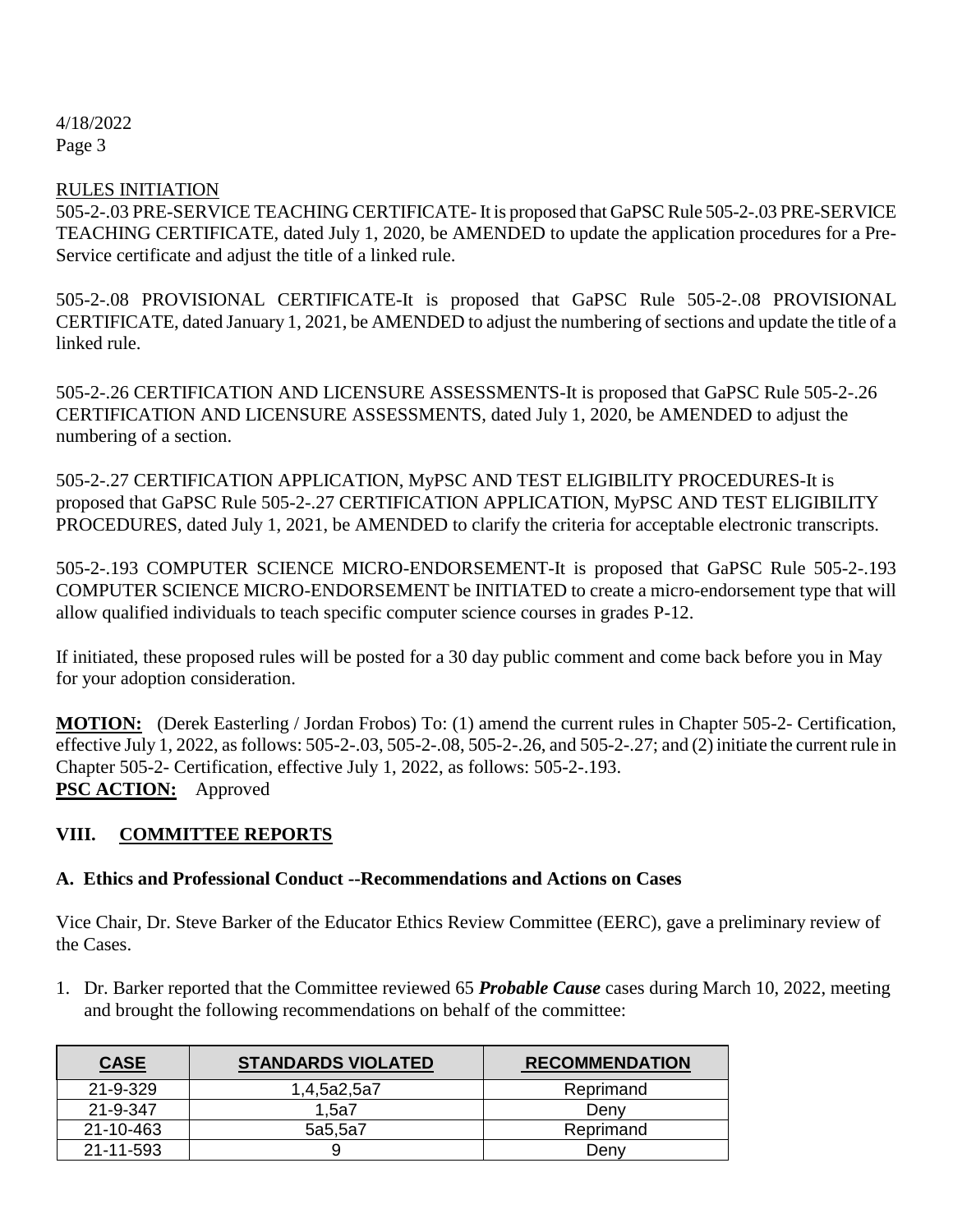| <b>CASE</b>    | <b>STANDARDS VIOLATED</b>           | <b>RECOMMENDATION</b>              |  |  |
|----------------|-------------------------------------|------------------------------------|--|--|
| 21-12-678      | 5a2,5a5,5a7                         | Deny                               |  |  |
| 21-12-683      | 5a2,5a5,5a7                         | Deny                               |  |  |
| 22-1-739       | 4, 5a5, 5a7                         | Reprimand                          |  |  |
| 22-1-785       | 1,5a7                               | Reprimand                          |  |  |
| 22-1-799       | 1,5a7                               | <b>NPC</b>                         |  |  |
| 22-2-888       | 5a7                                 | <b>NPC</b>                         |  |  |
| 20-1-1090      | 4, 5a2, 5a7, 8, 9                   | Revoke                             |  |  |
| 20-1-1096      | 4,5a2,5a7                           | Revoke                             |  |  |
| 20-1-1105      | 4,5a2, ,5a5, 5a7,8,9                | Revoke                             |  |  |
| 20-2-1178      | 1,4,5a7,8,9                         | Revoke                             |  |  |
| 20-3-1315      | 4,5a2, ,5a5, 5a7,8,9                | Revoke                             |  |  |
| 20-3-1326      | 1,4,5a7,8,9                         | Revoke                             |  |  |
| 20-3-1379      | 1,5a7,9                             | Reprimand                          |  |  |
| 20-3-1386      | 1,4,5a7,9 (pre2018), 10(pre2018)    | Reprimand                          |  |  |
| 20-4-1465      | 1,4,5a7,8,9                         | Revoke                             |  |  |
| 20-4-1467      | 1,4,5a7,8,9                         | Revoke                             |  |  |
| 20-4-1469      | 1,4,5a7,8,9                         | Revoke                             |  |  |
| 20-5-1488      | 1,4,5a7,8,9                         | Revoke                             |  |  |
| 20-5-1587      | 4,5a5,8, 9 (pre2018), 10(pre2018)   | Reprimand                          |  |  |
| 20-5-1594      | 1,4,5a7,8,9                         | Reprimand                          |  |  |
| 20-11-478      | 1,4,5a7,8,9                         | <b>NPC</b>                         |  |  |
| $21 - 8 - 193$ | 3, 9, 5a7                           | Reprimand                          |  |  |
| 21-8-194       | 3, 9, 5a7                           | Reprimand                          |  |  |
| 21-8-198       | 1,5a7,8,9                           | Suspension 1 year                  |  |  |
| 21-8-222       | 9                                   | Suspension 90 days                 |  |  |
| 21-8-226       | 4, 9, 5a7                           | Suspension 1 year                  |  |  |
| 21-9-263       | $\overline{9,5}$ a7                 | Suspension 90 days                 |  |  |
| 21-9-264       | 9,5a7                               | Suspension 90 days                 |  |  |
| 21-11-520      | 3, 9                                | Suspension 30 days                 |  |  |
| 21-11-521      | 3, 9                                | Suspension 60 days                 |  |  |
| 21-11-522      | 3, 9                                | Suspension 5 days                  |  |  |
| 21-11-524      | 1, 8, 9                             | Suspension 10 days                 |  |  |
| 21-11-525      | 2, 4, & 9                           | Suspension 2 years                 |  |  |
| 21-11-546      | 1,4,5a7,8,9                         | Reprimand                          |  |  |
| 21-11-589      | 2, 9                                | Suspension 5 days                  |  |  |
| 21-11-590      | 2, 9                                | Reprimand                          |  |  |
| 21-11-600      | 1, 2, 9, 5a7                        | Extend pending criminal<br>outcome |  |  |
| 21-12-615      | 1,4,5a7,8, 9 (pre2018), 10(pre2018) | Suspension 2 years                 |  |  |
| 21-12-617      | 9                                   | <b>NPC</b>                         |  |  |
| 21-12-624      | 9                                   | Reprimand                          |  |  |
| 21-12-645      | 2,9                                 | Suspension 10 days                 |  |  |
| 21-12-649      | 2, 9                                | <b>NPC</b>                         |  |  |
| 21-12-654      | 2,9                                 | Suspension 20 days                 |  |  |

ä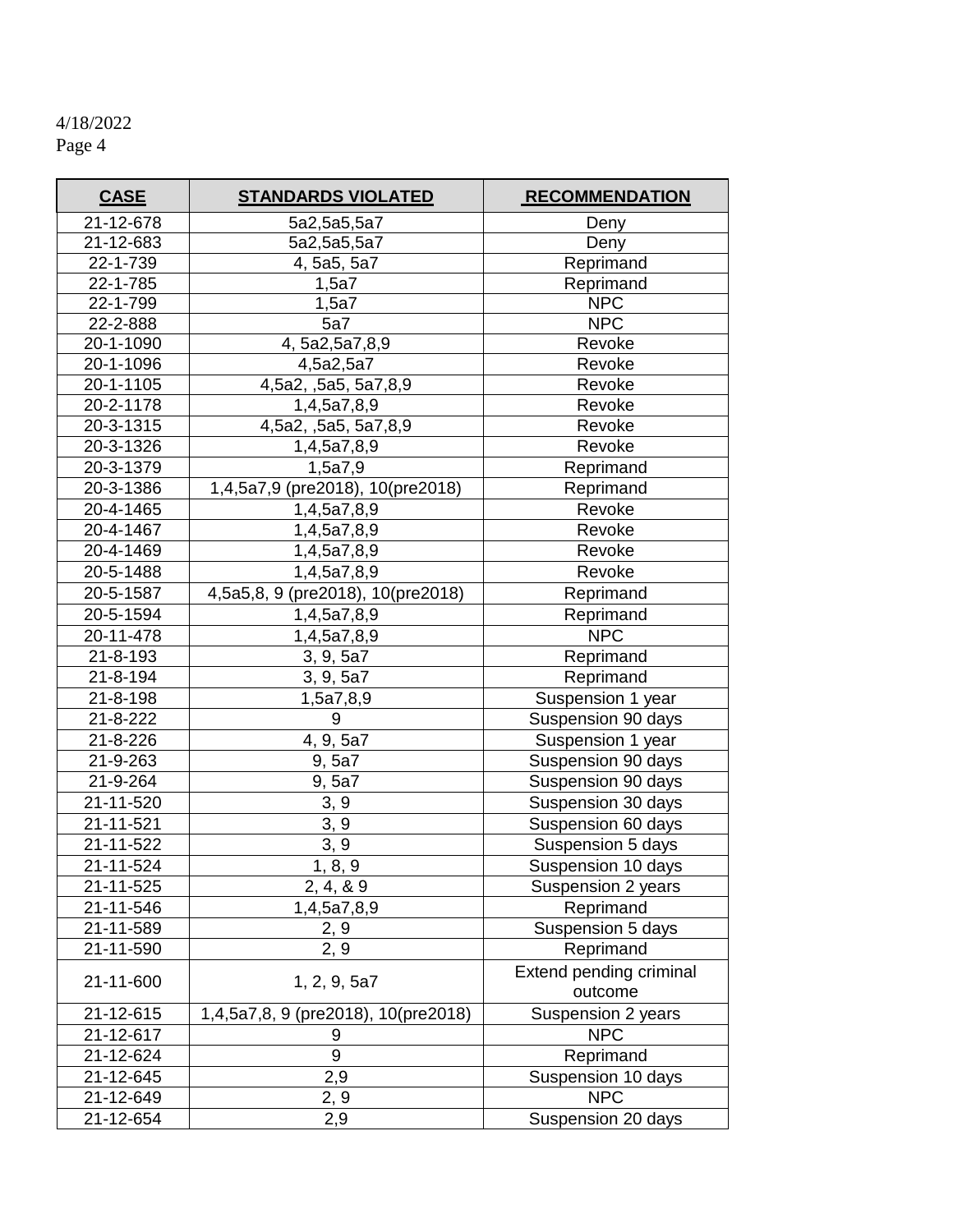| <b>CASE</b> | <b>STANDARDS VIOLATED</b>          | <b>RECOMMENDATION</b>              |  |  |
|-------------|------------------------------------|------------------------------------|--|--|
| 21-12-655   | 1, 8, 9                            | Extend pending criminal<br>outcome |  |  |
| 21-12-656   | 1, 9                               | Suspension 1 year                  |  |  |
| 21-12-675   | 2, 9                               | <b>NPC</b>                         |  |  |
| 21-12-677   | 2, 4, 9, 5a7                       | Suspension 1 year                  |  |  |
| 21-12-679   | 1, 2, 9                            | Extend pending criminal<br>outcome |  |  |
| 21-12-691   | 2,9                                | Suspension 5 days                  |  |  |
| 21-12-697   | 9                                  | Suspension 90 days                 |  |  |
| 21-12-707   | 3,9                                | Suspension 10 days                 |  |  |
| 21-12-711   | 1, 2, 4, 5a7, 9                    | <b>NPC</b>                         |  |  |
| 22-1-754    | 2, 9                               | Suspension 1 year                  |  |  |
| 22-1-755    | 1, 9                               | Extend pending criminal<br>outcome |  |  |
| 22-1-759    | 2, 9                               | <b>NPC</b>                         |  |  |
| 22-1-769    | 1, 9                               | Extend pending criminal<br>outcome |  |  |
| 22-1-772    | 1, 2, 4, 9                         | Extend pending criminal<br>outcome |  |  |
| 22-1-774    | 2, 9                               | Reprimand                          |  |  |
| 22-1-793    | 1,4,5a7 9 (pre2018), 10 (pre 2018) | <b>NPC</b>                         |  |  |
| 22-1-817    | 9                                  | Suspension 5 days                  |  |  |
| 22-1-820    | 9                                  | Reprimand                          |  |  |

2. Dr. Barker reported that the Educator Ethics Review Committee reviewed 12 *Settlement Agreements* and brought the following recommendations on behalf of the Committee:

| <b>CASE</b>   | <b>SANCTION</b>              | <b>EERC RECOMMENDATION</b> |  |
|---------------|------------------------------|----------------------------|--|
| $21 - 7 - 63$ | Reprimand                    | Accept                     |  |
| 21-9-288      | Reprimand                    | Accept                     |  |
| 21-10-396     | Reprimand                    | Accept                     |  |
| 21-10-480     | Suspension 5 days            | Accept                     |  |
| 21-10-485     | Reprimand                    | Accept                     |  |
| 21-10-501     | Suspension 10 days           | Accept                     |  |
| 21-11-556     | Suspension 20 days<br>Accept |                            |  |
| 21-12-613     | Reprimand                    | Accept                     |  |
| 21-12-658     | Reprimand                    | Accept                     |  |
| 21-12-699     | Suspension 1 year            | Accept                     |  |
| 21-12-718     | Reprimand                    | Accept                     |  |
| 22-1-764      | Reprimand                    | Accept                     |  |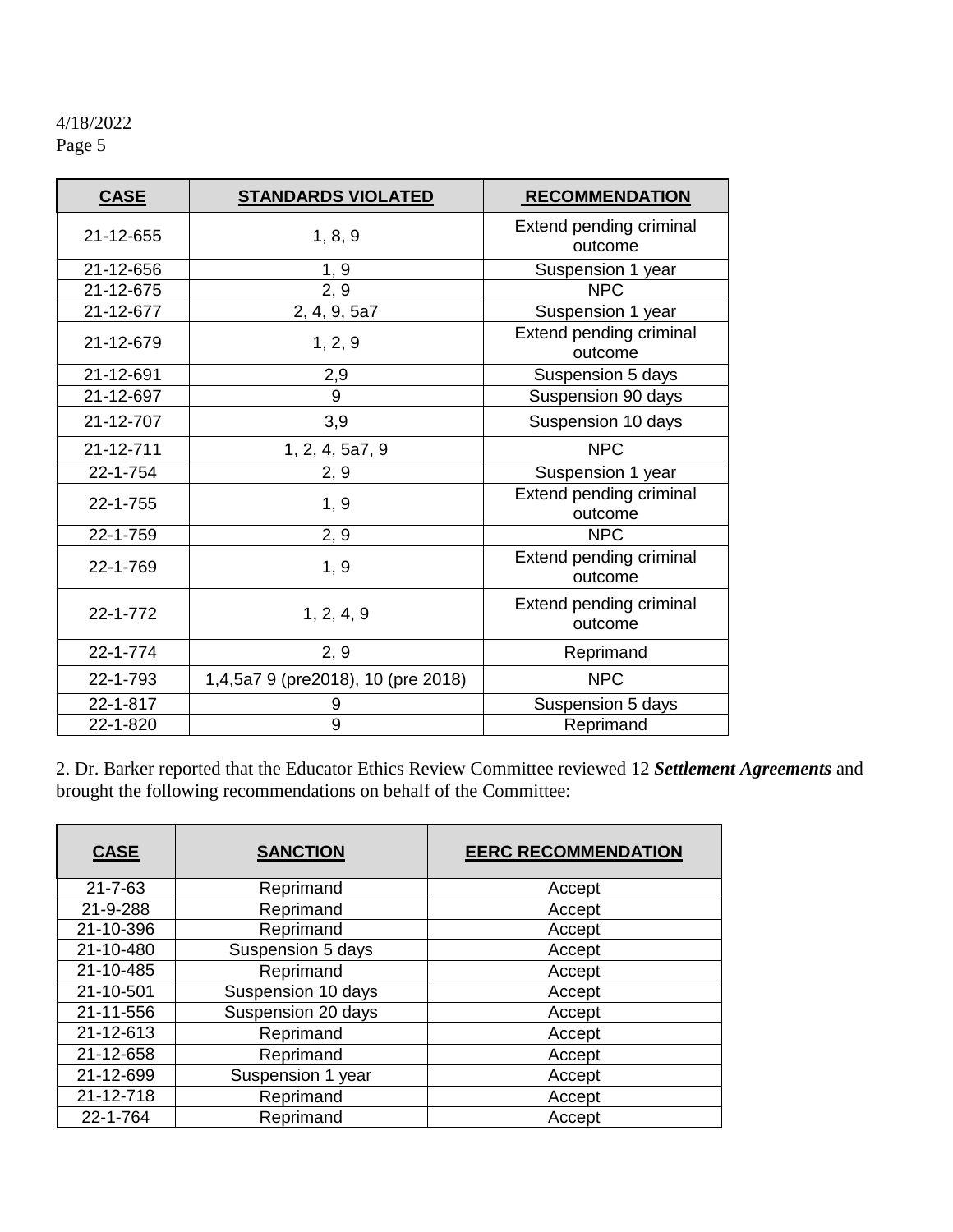**CASE NEGOTIATED SANCTION EERC RECOMMENDATION** 18-3-1124 Reprimand Reprimand Recept 20-2-1146 | Suspension 60 days | Accept 20-9-221 NPC Accept 20-9-285 | Warning | Accept 20-9-287 | Warning | Accept 20-10-382 Reprimand and Accept 20-12-552 Suspension 1 year 20 days Accept 21-2-780 | Warning | Accept 21-3-876 | Suspension 90 days | Accept 21-5-1083 **Reprimand Reprimand Reprimand Reprimand** 21-5-1095 Reprimand Accept<br>
21-5-1129 Suspension 3 days Accept Suspension 3 days Accept 21-7-36 | Reprimand | Accept 21-7-72 Reprimand and Accept 21-9-268 Reprimand **Reprimand** Accept 21-9-270 | Suspension 90 days | Accept

3. Dr. Barker reported that the Educator Ethics Review Committee reviewed 16 *Negotiated Settlement Agreements* and brought the following recommendations on behalf of the Committee:

#### 4. **OTHER BUSINESS**

The Educator Ethics Review Committee recommended approval of the *Other Business Report* as follows:

| <b>CASE</b>   | <b>FINDINGS OF FACTS</b>         | <b>EERC RECOMMENDATION</b> |  |  |
|---------------|----------------------------------|----------------------------|--|--|
| 21-12-692     | Additional complaint             | Investigate                |  |  |
| 22-1-773      | Additional complaint             | Investigate                |  |  |
| 20-3-1313     | Failure to respond               | <b>Hold New App</b>        |  |  |
| 20-3-1316     | Failure to respond               | <b>Hold New App</b>        |  |  |
| 20-3-1322     | Failure to respond               | Hold New App               |  |  |
| 20-3-1338     | Failure to respond               | <b>Hold New App</b>        |  |  |
| 20-3-1411     | Failure to respond               | <b>Hold New App</b>        |  |  |
| 20-5-1576     | Failure to respond               | <b>Hold New App</b>        |  |  |
| 20-5-1579     | Failure to respond               | <b>Hold New App</b>        |  |  |
| 20-5-1590     | No effective service             | <b>Hold New App</b>        |  |  |
| 20-5-1601     | Failure to respond               | Hold New App               |  |  |
| 20-6-1698     | Failure to respond               | Hold New App               |  |  |
| 20-6-1719     | Failure to respond               | <b>Hold New App</b>        |  |  |
| $20 - 7 - 48$ | No effective service             | Hold New App               |  |  |
| $20 - 7 - 54$ | No effective service             | Hold New App               |  |  |
| $20 - 7 - 67$ | Failed to provide requested docs | <b>Hold New App</b>        |  |  |
| $20 - 7 - 68$ | Failed to provide requested docs | Hold New App               |  |  |
| $20 - 7 - 83$ | Failure to respond               | Hold New App               |  |  |
| 21-10-425     | Failure to respond               | <b>Hold New App</b>        |  |  |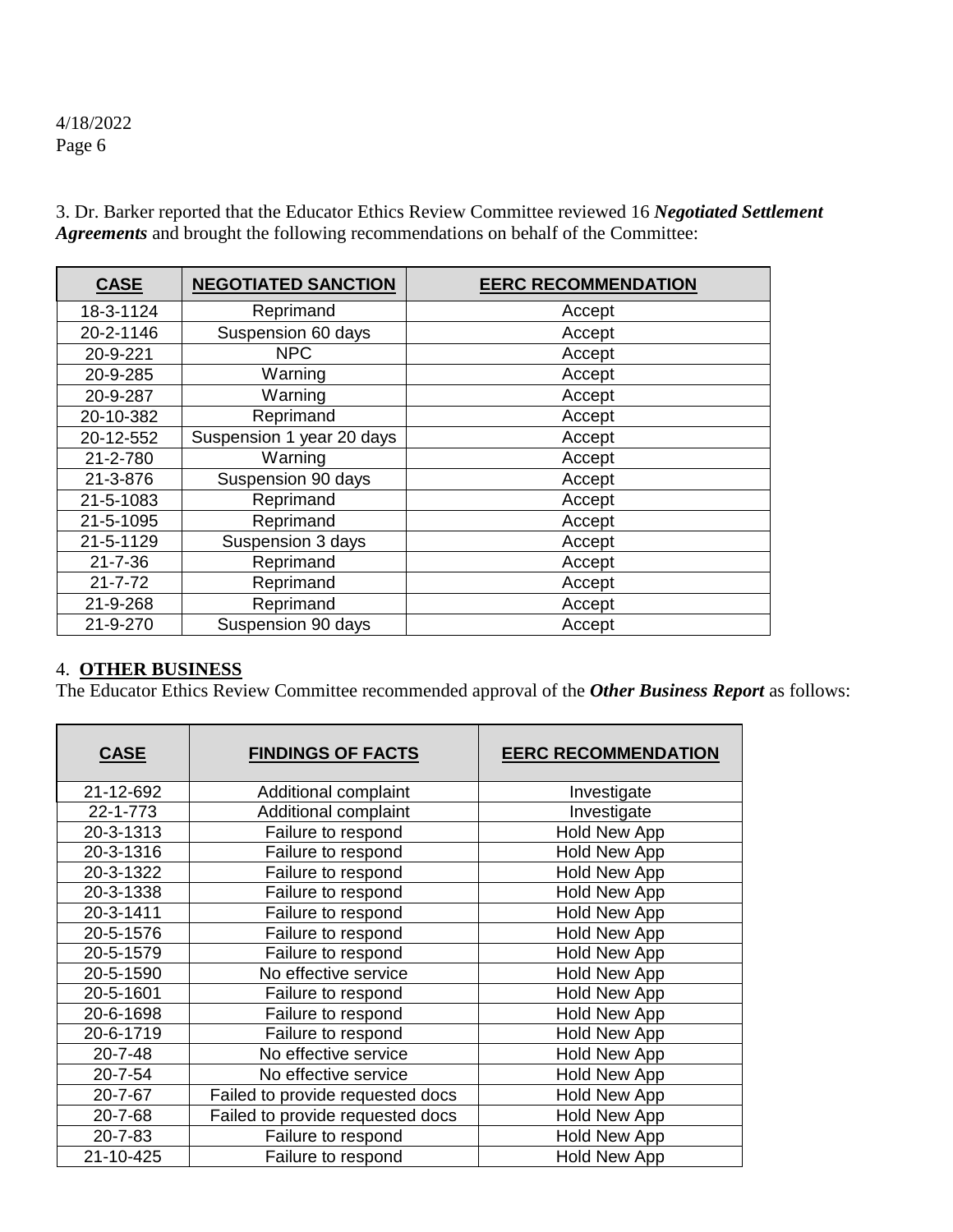| <b>CASE</b> | <b>FINDINGS OF FACTS</b>         | <b>EERC RECOMMENDATION</b> |  |  |
|-------------|----------------------------------|----------------------------|--|--|
| 21-10-469   | Failure to respond               | Hold New App               |  |  |
| 21-11-603   | Failed to provide requested docs | Hold New App               |  |  |

5. The Educator Ethics Review Committee recommended approval of the *Preliminary Investigative Determination Report* consisting of 92 new complaints received during the months of February 2022 and March 2022.

#### 6. **VOLUNTARY SURRENDERS**

The Educator Ethics Review Committee recommended approval of the 3 *Voluntary Surrenders* listed below in which an Educator/Applicant voluntarily accepted a sanction of Revocation prior to the submission of an investigative case summary for a Probable Cause Determination.

| <b>CASE</b>    | <b>STANDARDS VIOLATED</b> | <b>SANCTION</b>            | <b>EERC RECOMMENDATION</b> |
|----------------|---------------------------|----------------------------|----------------------------|
| 21-12-706      | 1, 2, 9                   | <b>Voluntary Surrender</b> | Accept                     |
| $22 - 1 - 741$ |                           | <b>Voluntary Surrender</b> | Accept                     |
| 22-1-818       | 2, 9                      | <b>Voluntary Surrender</b> | Accept                     |

#### 7. **EXTENSIONS – PRELIMINARY INVESTIGATIVE DETERMINATIONS**

The Educator Ethics Review Committee recommended approval of the 82 *Extensions - Preliminary Investigative Determinations* consisting of the following:

| 22-2-927 | 22-2-973  | 22-2-1003 | 22-2-1019 | 22-3-1031 | 22-3-1043 | 22-3-1054 | 22-3-1065 |
|----------|-----------|-----------|-----------|-----------|-----------|-----------|-----------|
| 22-2-928 | 22-2-974  | 22-2-1004 | 22-2-1020 | 22-3-1033 | 22-3-1044 | 22-3-1055 | 22-3-1066 |
| 22-2-929 | 22-2-975  | 22-2-1005 | 22-2-1021 | 22-3-1034 | 22-3-1045 | 22-3-1056 | 22-3-1067 |
| 22-2-930 | 22-2-976  | 22-2-1006 | 22-2-1022 | 22-3-1035 | 22-3-1046 | 22-3-1057 | 22-3-1068 |
| 22-2-931 | 22-2-977  | 22-2-1007 | 22-2-1023 | 22-3-1036 | 22-3-1047 | 22-3-1058 | 22-3-1075 |
| 22-2-932 | 22-2-978  | 22-2-1008 | 22-2-1024 | 22-3-1037 | 22-3-1048 | 22-3-1059 |           |
| 22-2-933 | 22-2-979  | 22-2-1009 | 22-2-1026 | 22-3-1038 | 22-3-1049 | 22-3-1060 |           |
| 22-2-934 | 22-2-988  | 22-2-1010 | 22-2-1027 | 22-3-1039 | 22-3-1050 | 22-3-1061 |           |
| 22-2-935 | 22-2-998  | 22-2-1011 | 22-2-1028 | 22-3-1040 | 22-3-1051 | 22-3-1062 |           |
| 22-2-971 | 22-2-999  | 22-2-1017 | 22-2-1029 | 22-3-1041 | 22-3-1052 | 22-3-1063 |           |
| 22-2-972 | 22-2-1000 | 22-2-1018 | 22-2-1030 | 22-3-1042 | 22-3-1053 | 22-3-1064 |           |

#### 8. **EXTENSIONS - INVESTIGATIONS**

The Educator Ethics Review Committee recommended granting an *Investigative Extension* to the following 327 cases:

| <b>WRITTEN COMPLAINT EXTENSIONS</b> |                |          |                 |                |           |           |
|-------------------------------------|----------------|----------|-----------------|----------------|-----------|-----------|
| 20-2-1179                           | 20-8-196       | 21-2-695 | 21-5-1101       | $21 - 8 - 153$ | 21-10-425 | 21-12-646 |
| 20-3-1319                           | $20 - 8 - 201$ | 21-2-698 | $21 - 5 - 1106$ | $21 - 8 - 154$ | 21-10-432 | 21-12-648 |
| 20-3-1387                           | 20-9-259       | 21-2-709 | $21 - 5 - 1111$ | $21 - 8 - 158$ | 21-10-440 | 21-12-649 |
| 20-3-1411                           | 20-9-261       | 21-2-744 | 21-5-1112       | 21-8-166       | 21-10-442 | 21-12-651 |
| 20-4-1450                           | 20-10-323      | 21-2-745 | $21 - 5 - 1113$ | 21-8-178       | 21-10-444 | 21-12-653 |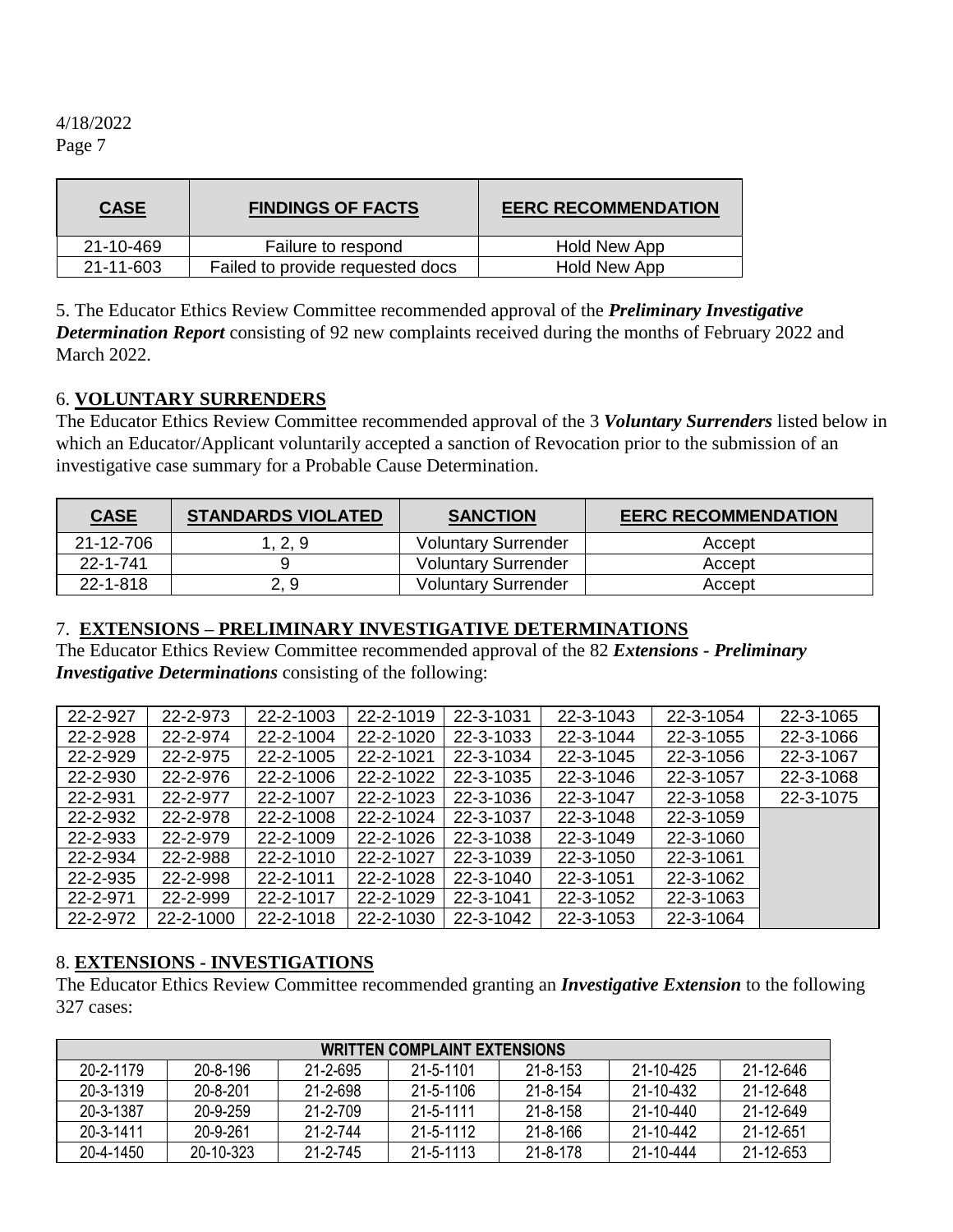# 4/18/2022

Page 8

| <b>WRITTEN COMPLAINT EXTENSIONS</b> |                |           |                |           |           |           |  |
|-------------------------------------|----------------|-----------|----------------|-----------|-----------|-----------|--|
| 20-4-1453                           | 20-10-336      | 21-2-748  | 21-5-1114      | 21-8-182  | 21-10-445 | 21-12-654 |  |
| 20-5-1546                           | 20-10-337      | 21-2-751  | 21-5-1117      | 21-8-186  | 21-10-447 | 21-12-655 |  |
| 20-5-1556                           | 20-10-338      | 21-2-756  | 21-5-1124      | 21-8-190  | 21-10-448 | 21-12-656 |  |
| 20-5-1562                           | 20-10-340      | 21-2-771  | 21-5-1135      | 21-8-195  | 21-10-449 | 21-12-657 |  |
| 20-5-1567                           | 20-10-341      | 21-3-785  | 21-5-1174      | 21-8-211  | 21-10-450 | 21-12-659 |  |
| 20-5-1572                           | 20-10-346      | 21-3-786  | 21-5-1181      | 21-8-212  | 21-10-461 | 21-12-661 |  |
| 20-5-1576                           | 20-10-352      | 21-3-794  | 21-5-1185      | 21-8-213  | 21-10-466 | 21-12-663 |  |
| 20-5-1578                           | 20-10-353      | 21-3-795  | 21-5-1188      | 21-8-215  | 21-10-469 | 21-12-664 |  |
| 20-5-1585                           | 20-10-357      | 21-3-808  | 21-6-1203      | 21-8-237  | 21-10-471 | 21-12-666 |  |
| 20-5-1590                           | 20-10-360      | 21-3-815  | 21-6-1216      | 21-9-253  | 21-10-510 | 21-12-667 |  |
| 20-6-1675                           | 20-10-364      | 21-3-822  | 21-6-1235      | 21-9-274  | 21-11-519 | 21-12-675 |  |
| 20-6-1695                           | 20-10-396      | 21-3-827  | 21-6-1236      | 21-9-283  | 21-11-528 | 21-12-677 |  |
| 20-6-1702                           | 20-10-397      | 21-3-832  | 21-6-1241      | 21-9-289  | 21-11-530 | 21-12-679 |  |
| 20-6-1705                           | 20-10-402      | 21-3-836  | 21-6-1280      | 21-9-290  | 21-11-532 | 21-12-680 |  |
| 20-6-1706                           | 20-10-404      | 21-3-879  | 21-6-1292      | 21-9-292  | 21-11-533 | 21-12-681 |  |
| 20-6-1707                           | 20-10-406      | 21-3-883  | 21-6-1295      | 21-9-293  | 21-11-540 | 21-12-685 |  |
| 20-6-1722                           | 20-11-418      | 21-3-887  | 21-6-1298      | 21-9-295  | 21-11-545 | 21-12-686 |  |
| $20 - 7 - 41$                       | 20-11-439      | 21-3-892  | 21-6-1299      | 21-9-298  | 21-11-557 | 21-12-687 |  |
| $20 - 7 - 46$                       | 20-11-440      | 21-3-903  | 21-6-1316      | 21-9-308  | 21-11-558 | 21-12-688 |  |
| $20 - 7 - 57$                       | 20-11-478      | 21-3-904  | 21-6-1317      | 21-9-318  | 21-11-563 | 21-12-691 |  |
| 20-7-59                             | 20-11-479      | 21-3-905  | 21-6-1325      | 21-9-319  | 21-11-564 | 21-12-692 |  |
| 20-7-62                             | 20-11-493      | 21-3-920  | 21-6-1326      | 21-9-320  | 21-11-565 | 21-12-693 |  |
| 20-7-66                             | 20-11-498      | 21-3-928  | 21-6-1333      | 21-9-321  | 21-11-571 | 21-12-694 |  |
| 20-7-69                             | 20-12-519      | 21-3-929  | 21-6-1341      | 21-9-342  | 21-11-576 | 21-12-697 |  |
| 20-7-70                             | 20-12-524      | 21-4-966  | $21 - 7 - 12$  | 21-9-351  | 21-11-578 | 21-12-707 |  |
| 20-7-75                             | 20-12-541      | 21-4-969  | $21 - 7 - 16$  | 21-9-358  | 21-11-579 | 21-12-711 |  |
| 20-7-94                             | 20-12-547      | 21-4-984  | $21 - 7 - 30$  | 21-9-365  | 21-11-589 | 21-12-716 |  |
| 20-7-97                             | 20-12-551      | 21-4-986  | $21 - 7 - 46$  | 21-9-366  | 21-11-590 | 21-12-717 |  |
| 20-7-98                             | 20-12-553      | 21-4-994  | $21 - 7 - 56$  | 21-9-368  | 21-11-596 | 21-12-719 |  |
| 20-7-99                             | 20-12-558      | 21-4-1012 | $21 - 7 - 71$  | 21-9-369  | 21-11-600 | 21-12-720 |  |
| 20-7-100                            | 21-1-605       | 21-4-1024 | $21 - 7 - 73$  | 21-10-375 | 21-11-607 | 21-12-721 |  |
| 20-7-104                            | 21-1-610       | 21-4-1027 | $21 - 7 - 84$  | 21-10-384 | 21-12-614 | 21-12-722 |  |
| 20-8-117                            | $21 - 1 - 617$ | 21-4-1031 | 21-7-86        | 21-10-389 | 21-12-617 | 21-12-723 |  |
| 20-8-119                            | 21-1-619       | 21-4-1032 | 21-7-98        | 21-10-391 | 21-12-618 | 21-12-724 |  |
| 20-8-154                            | 21-1-646       | 21-4-1034 | 21-8-104       | 21-10-392 | 21-12-620 |           |  |
| 20-8-177                            | 21-2-661       | 21-5-1039 | $21 - 8 - 116$ | 21-10-395 | 21-12-621 |           |  |
| 20-8-178                            | 21-2-663       | 21-5-1041 | $21 - 8 - 118$ | 21-10-406 | 21-12-624 |           |  |
| 20-8-180                            | 21-2-666       | 21-5-1042 | $21 - 8 - 125$ | 21-10-410 | 21-12-625 |           |  |
| 20-8-183                            | 21-2-670       | 21-5-1046 | $21 - 8 - 126$ | 21-10-411 | 21-12-626 |           |  |
| 20-8-190                            | 21-2-677       | 21-5-1052 | $21 - 8 - 141$ | 21-10-415 | 21-12-628 |           |  |
| 20-8-191                            | 21-2-679       | 21-5-1053 | 21-8-150       | 21-10-418 | 21-12-634 |           |  |
| 20-8-193                            | 21-2-686       | 21-5-1065 | $21 - 8 - 151$ | 21-10-419 | 21-12-640 |           |  |
| 20-8-195                            | 21-2-687       | 21-5-1087 | 21-8-152       | 21-10-424 | 21-12-645 |           |  |

# 9. **APPLICATIONS FOR CERTIFICATION REPORT**

The Educator Ethics Review Committee recommended to approve a no probable cause determination on 31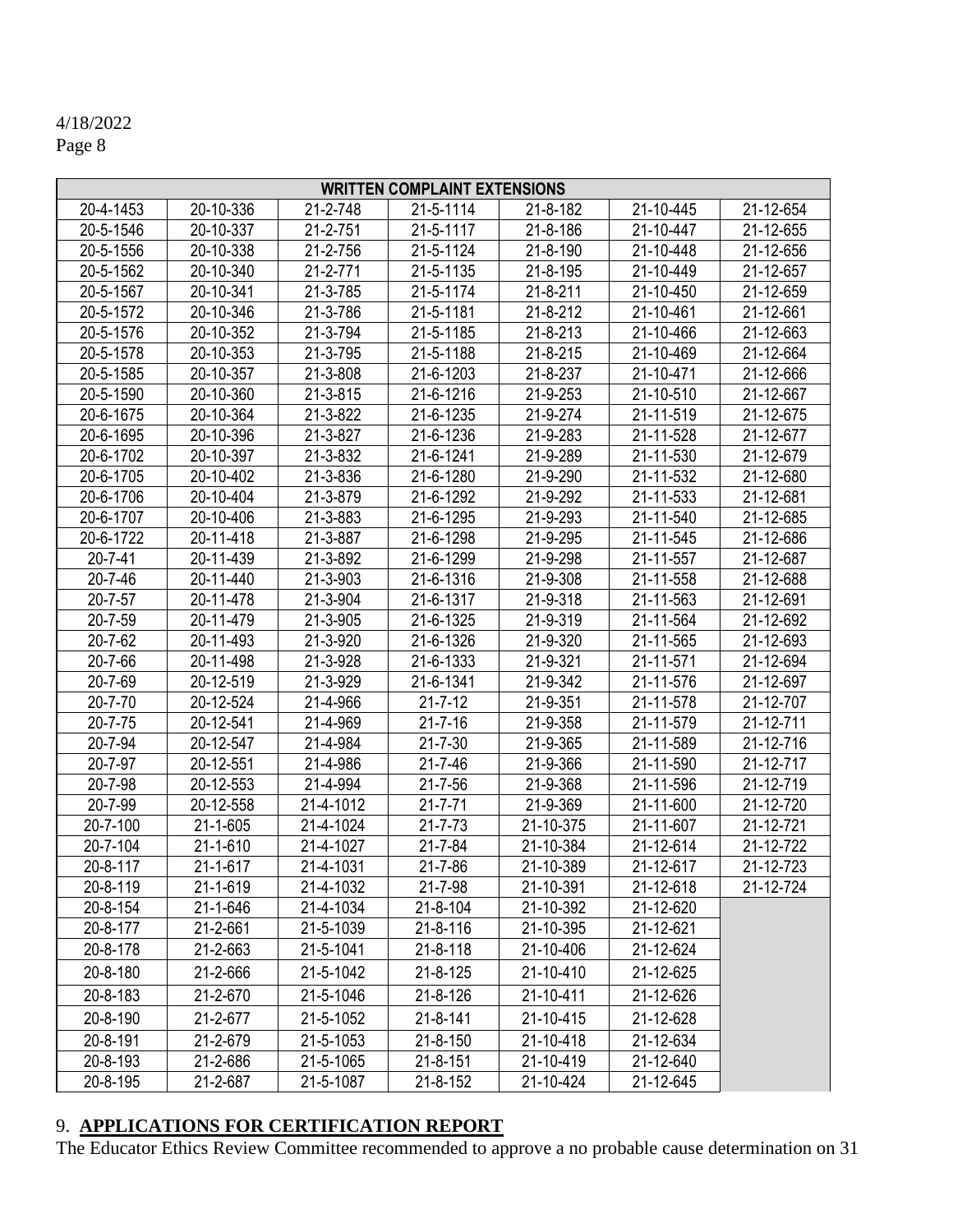cases reflected on the *Applications for Certification Report*.

# 10. **FINAL DECISIONS BY OPERATION OF LAW**

The Commission reviewed the report, which advised of 16 cases now closed without an appeal for a hearing before an Administrative Law Judge. .

# 11. **FINAL DECISIONS RENDERED BY AN ADMINISTRATIVE LAW JUDGE**

The Educator Ethics Review Committee recommended to accept the ALJ's sanction on the following:

Chair Sirmans called for approval of the Educator Ethics Review Committee report as presented by Vice Chair, Dr. Steve Barker.

**PSC ACTION:** Approved

Abstentions: Dr. Steve Barker-PID 22-2-933, PCE 21-11-520, 21-11-521, 21-11-522, Derek Easterling-PID 22- 1-851, 854, 855, 856, 869, 22-2-882, 915, 928, 932, 957, Brian Sirmans-21-12-645, Jeanine Bunn-PID 22-2- 930, PCE 20-3-1379, 21-9-263, 21-12-711, 22-1-817, Dr. Franklin Perry – 22-2-906, 907, 908, Joran Frobos-PID 22-2-906, 907, 908, Jane Rookard-PID 22-1-872, 22-2-911, 929

# **B. Educator Preparation Standing Committee**

Committee Chair, Dr. Holley Roberts, presented the report of the Educator Preparation Standing Committee.

1. Brenau University – As a result of satisfactory progress indicated in the December 7, 2021, progress report, the Committee recommends the removal of the areas for improvement (AFIs) in Standard 2.1, Standard 5.2 and Standard 5.3 for the EPP.

As a result of incremental progress indicated in the December 7, 2021, progress report, the Committee recommends the AFI remain in Standard 1.1 for the EPP, and the following programs.

- Biology Education
- Elementary Education
- History Education
- K-5 Mathematics Endorsement
- Autism Endorsement

The Committee recommends the submission of a progress report due December 9, 2022, addressing all remaining AFIs. The Progress Report should demonstrate evidence of a cohesive plan containing disaggregated data from key assessments. Additionally, the Progress Report should address how data will be disaggregated to demonstrate that candidates understand the InTASC standards.

- 2. Middle Georgia State University As a result of unsatisfactory progress indicated in the November 12, 2021, progress report, the AFI in Standard 5.2 remains for the EPP. The Committee recommends the submission of a progress report due September 16, 2022, addressing the AFI in Standard 5.2 providing evidence of the implementation of the Spring 2022 plans for making modifications to key assessments, and for establishing inter-rater reliability. Additionally, the Progress Report should include the results of the training modules on reliability and validity.
- 3. Okefenokee RESA As a result of satisfactory progress indicated in the December 10, 2021, progress